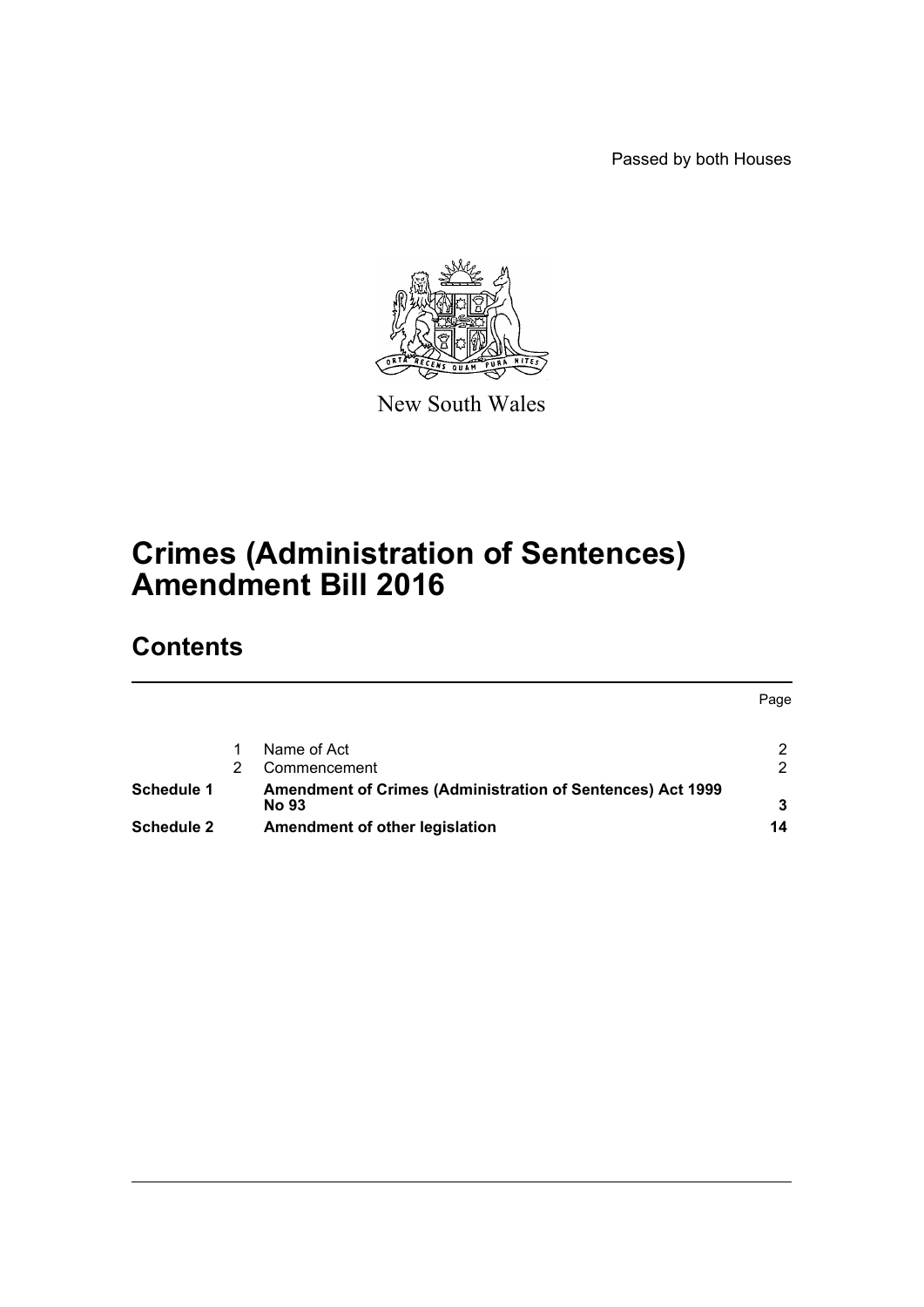*I certify that this PUBLIC BILL, which originated in the LEGISLATIVE COUNCIL, has finally passed the LEGISLATIVE COUNCIL and the LEGISLATIVE ASSEMBLY of NEW SOUTH WALES.*

*Legislative Council 2016* *Clerk of the Parliaments*



New South Wales

# **Crimes (Administration of Sentences) Amendment Bill 2016**

Act No , 2016

An Act to amend the *Crimes (Administration of Sentences) Act 1999*, the *Summary Offences Act 1988* and the regulations under those Acts in relation to Visiting Magistrates, the powers of correctional officers in places of detention and the disclosure and sharing of information; and for other purposes.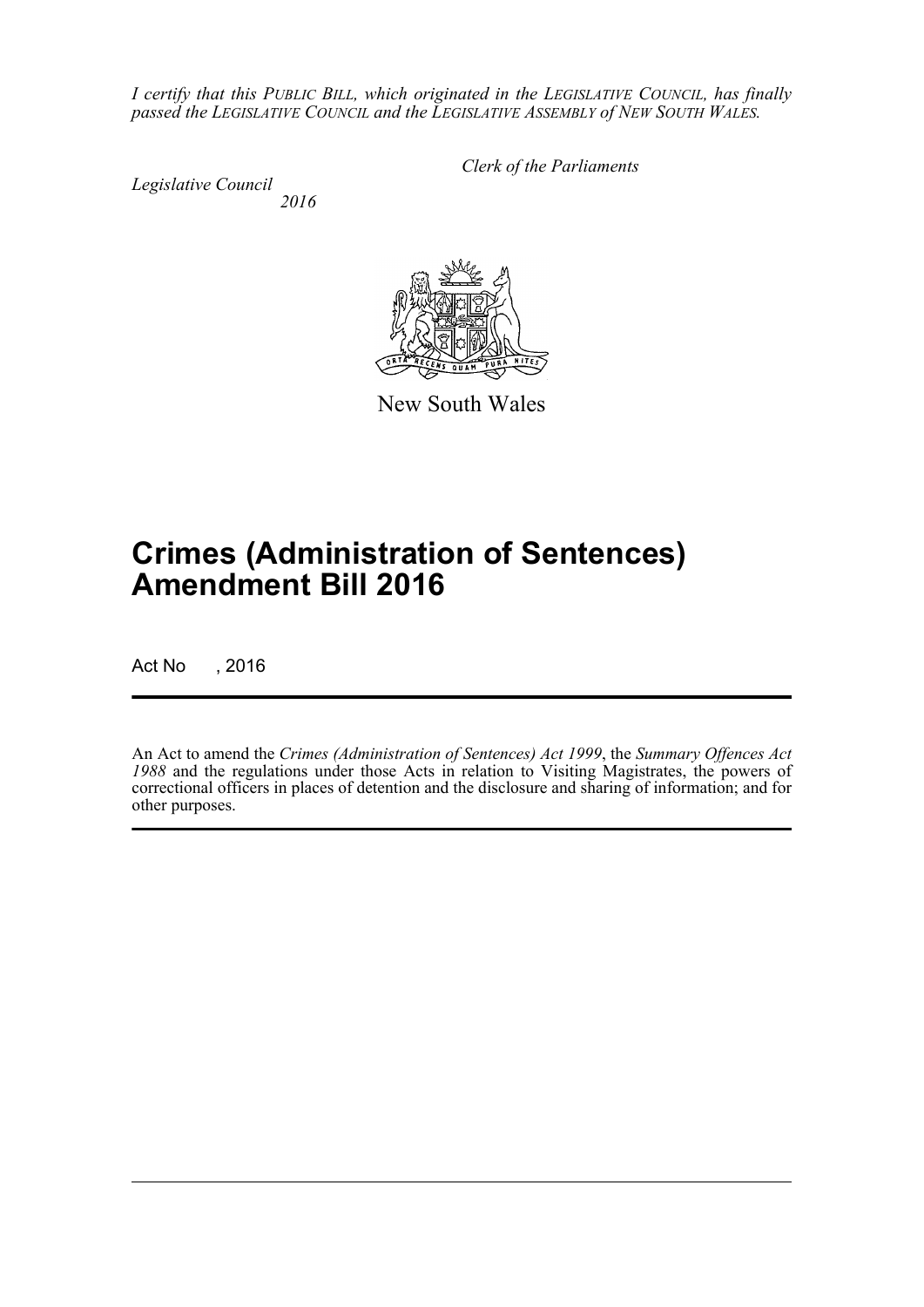## <span id="page-2-0"></span>**The Legislature of New South Wales enacts:**

#### **1 Name of Act**

This Act is the *Crimes (Administration of Sentences) Amendment Act 2016*.

#### <span id="page-2-1"></span>**2 Commencement**

This Act commences on a day or days to be appointed by proclamation.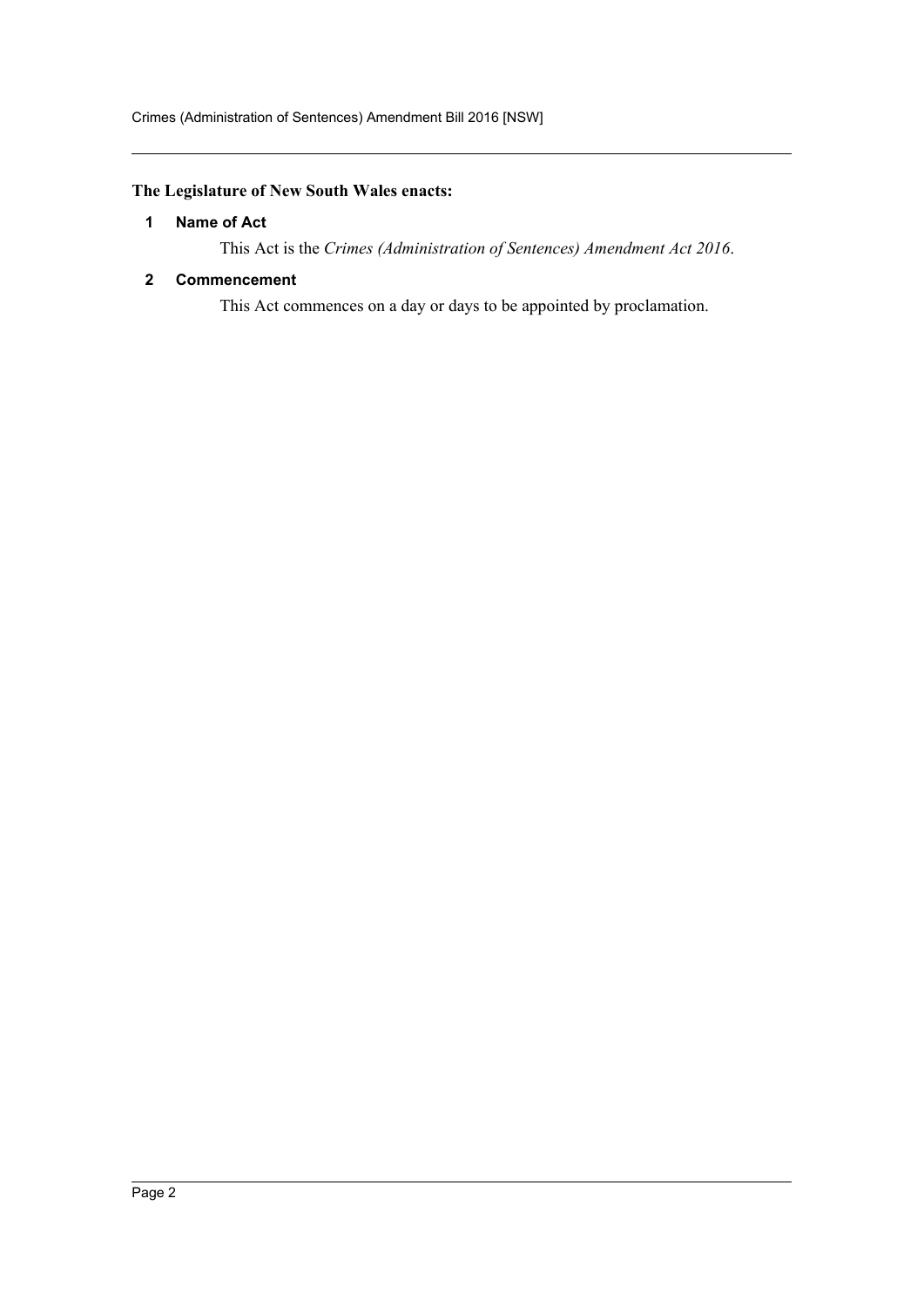# <span id="page-3-0"></span>**Schedule 1 Amendment of Crimes (Administration of Sentences) Act 1999 No 93**

#### **[1] Whole Act (except section 3 (1) and Schedule 5)**

Omit "general manager", "general managers" and "general manager's" wherever occurring.

Insert instead "governor", "governors" and "governor's", respectively.

#### **[2] Whole Act (except section 3 (1) and Schedule 5)**

Omit "the Probation and Parole Service" and "The Probation and Parole Service" wherever occurring.

Insert instead "Community Corrections".

#### **[3] Whole Act (except section 3 (1))**

Omit "probation and parole officer" and "probation and parole officers" wherever occurring.

Insert instead "community corrections officer" and "community corrections officers", respectively.

#### **[4] Section 3 Interpretation**

Omit the definitions of *general manager*, *probation and parole officer*, *Probation and Parole Service* and *Visiting Magistrate* from section 3 (1).

#### **[5] Section 3 (1)**

Insert in alphabetical order:

*Community Corrections* means the Community Corrections Division, Department of Justice.

*community corrections officer* means a person who is employed within Corrective Services NSW as a community corrections officer, as referred to in section 231.

*governor*, in relation to a correctional centre, means the governor of the correctional centre and includes any person who is for the time being in charge of the correctional centre.

*Visiting Magistrate* means a Magistrate exercising the functions of a Visiting Magistrate, as referred to in section 227.

#### **[6] Section 55 Hearing of charges by Visiting Magistrate**

Omit "the Visiting Magistrate" where secondly occurring in section 55 (6).

Insert instead "a Visiting Magistrate".

#### **[7] Section 65 Offences may be dealt with by governor of any correctional centre**

Omit ", or by the Visiting Magistrate for a correctional centre,".

#### **[8] Sections 107 and 235E (1)**

Omit the definition of *community offender services field officer* wherever occurring.

#### Insert in alphabetical order:

*community corrections field officer* means a person who is employed for the purpose of supervising offenders subject to community service orders while the offenders are performing community service work.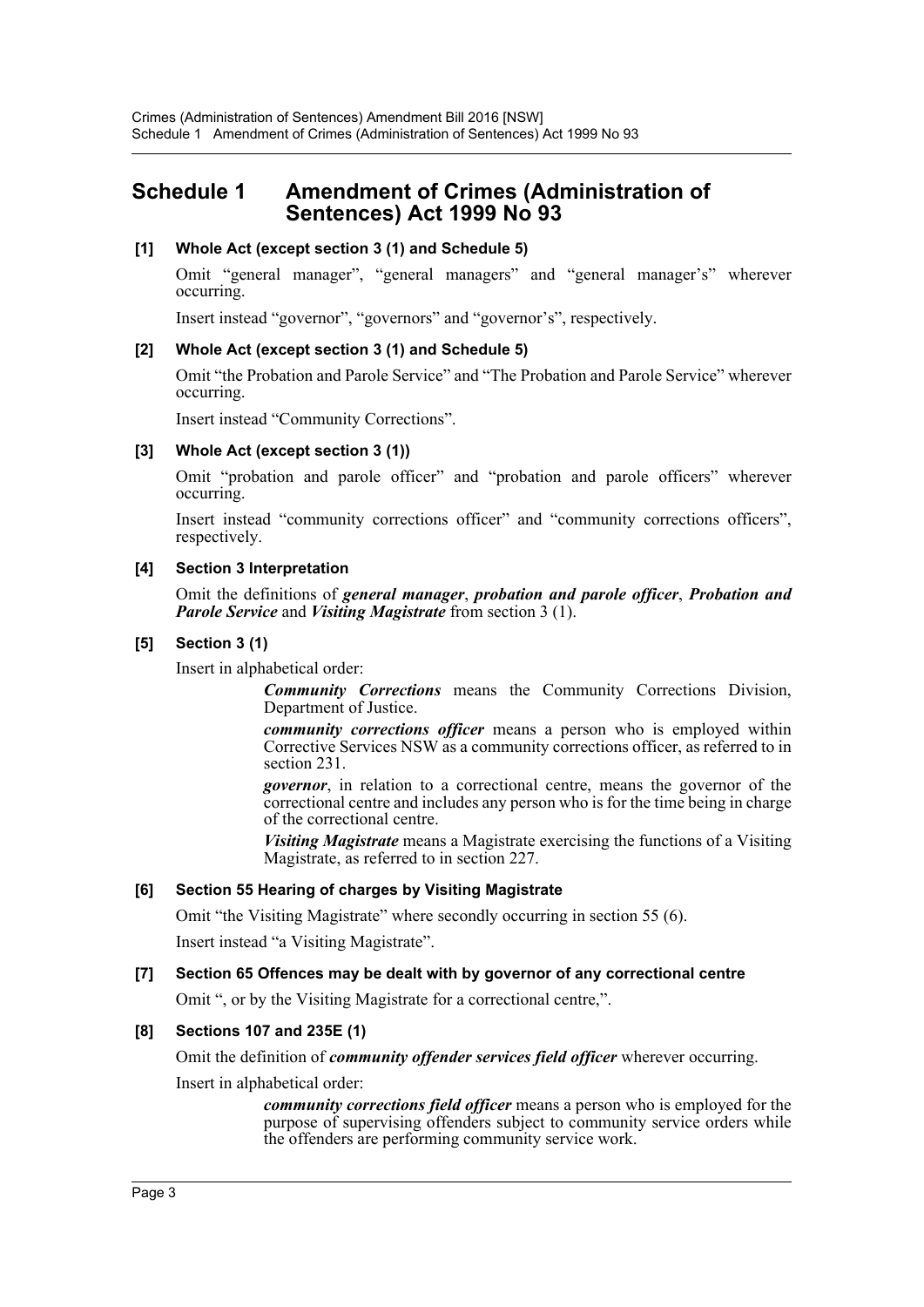#### **[9] Sections 112 (1) (b), 117 (g) and 235E (2) and (3)**

Omit "community offender services field officers" and "Community offender services field officers" wherever occurring.

Insert instead "community corrections field officers" and "Community corrections field officers", respectively.

#### **[10] Section 227**

Omit the section. Insert instead:

#### **227 Visiting Magistrates**

- (1) A Magistrate has, by virtue of his or her office as a Magistrate, all of the functions that are conferred or imposed on a Visiting Magistrate by or under this or any other Act or law and, in the exercise of those functions, is referred to as a Visiting Magistrate.
- (2) A Visiting Magistrate may at any time visit a correctional complex or correctional centre.

#### **[11] Section 230 Special inquiries**

Omit "the Visiting Magistrate for the correctional complex or correctional centre" from section 230 (2).

Insert instead "a Visiting Magistrate,".

#### **[12] Section 235G Functions of Departmental compliance and monitoring officers**

Omit "Part 4A of the *Summary Offences Act 1988*" from section 235G (2) (c). Insert instead "Part 13A".

- **[13] Section 236M Accommodation of offenders in residential facilities** Omit section 236M (3) (c).
- **[14] Part 13A**

Insert after Part 13:

# **Part 13A Offences relating to places of detention**

#### **253A Definitions**

In this Part:

*adult* means a person who is of or above the age of 18 years.

*child* means a person who is under the age of 18 years.

*correctional officer* includes a person holding an authority under section 240 to perform custodial duties.

#### *impaired intellectual functioning* means:

- (a) total or partial loss of a person's mental functions, or
- (b) a disorder or malfunction that results in a person learning differently from a person without the disorder or malfunction, or
- (c) a disorder, illness or disease that affects a person's thought processes, perceptions of reality, emotions or judgment, or that results in disturbed behaviour.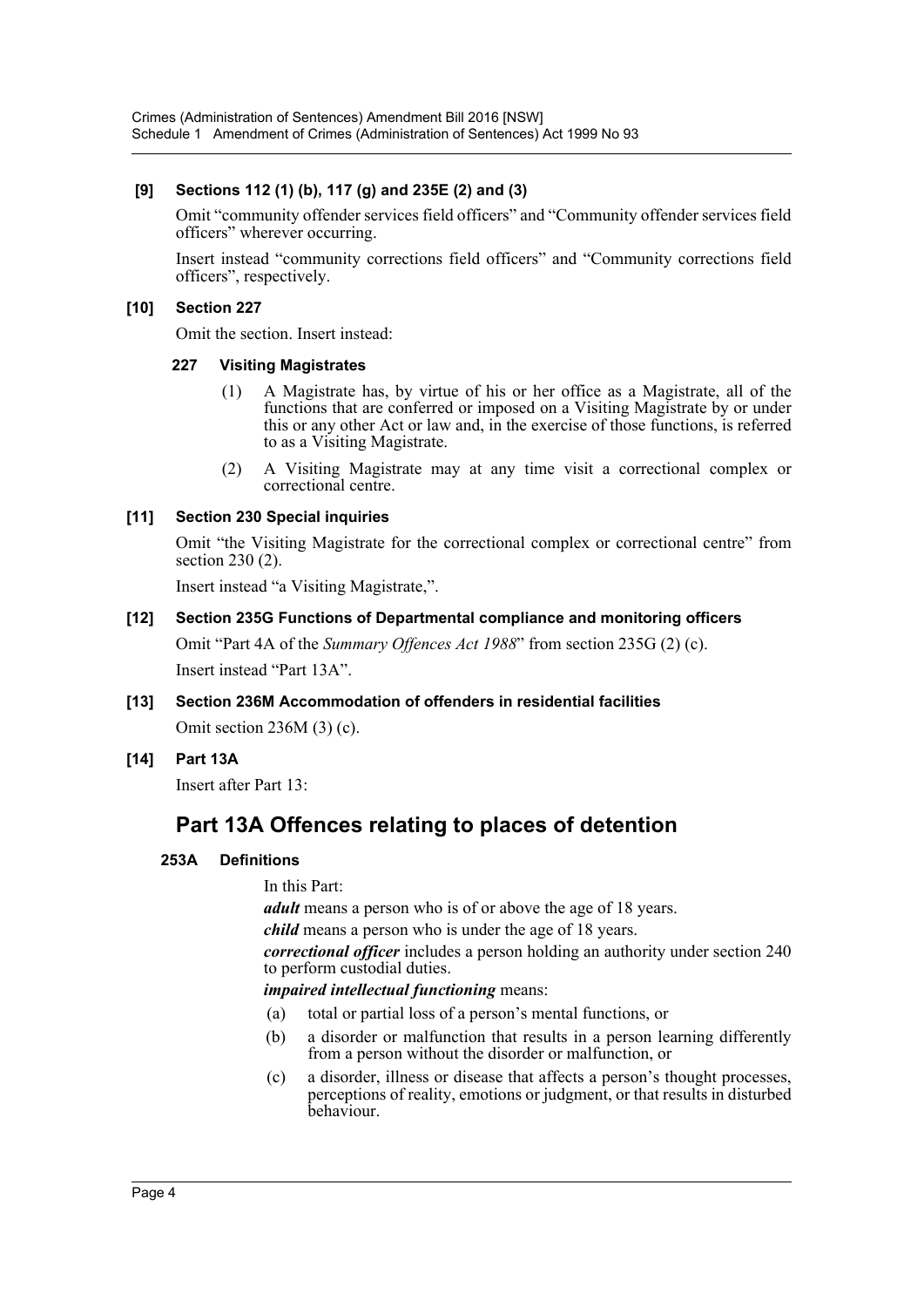#### *non-correctional member of staff* means:

- (a) a person employed within Corrective Services NSW, or
- (b) a person employed at a managed correctional centre,

but does not include a correctional officer.

*place of detention* means a correctional centre, correctional complex or residential facility.

*search observation staff member* means a non-correctional member of staff (or member of a class of such persons) prescribed by the regulations for the purposes of this definition.

#### **253B Onus of proof regarding lawful authority or reasonable excuse**

In any proceedings for an offence against a provision of this Part, the onus of proving that a person had lawful authority or a reasonable excuse (as referred to in the provision) lies with the defendant.

#### **253C Trafficking**

(1) A person must not, without lawful authority, bring or attempt by any means whatever to introduce into any place of detention any spirituous or fermented liquor.

Maximum penalty: 10 penalty units or imprisonment for 6 months, or both.

(2) A person must not, without lawful authority, bring or attempt by any means whatever to introduce into any place of detention any poison listed in Appendix D of Schedule Four, or in Schedule Eight, of the Poisons List in force under the *Poisons and Therapeutic Goods Act 1966*.

Maximum penalty: 20 penalty units or imprisonment for 2 years, or both.

- (3) Section 40 of the *Poisons and Therapeutic Goods Act 1966* applies to proceedings for an offence under subsection (2) in the same way as it applies to legal proceedings under that Act.
- (4) A person must not, without lawful authority, bring or attempt by any means whatever to introduce into any place of detention a quantity of any prohibited drug or prohibited plant within the meaning of the *Drug Misuse and Trafficking Act 1985* that constitutes a small quantity (or constitutes less than a small quantity) of the drug or plant concerned within the meaning of that Act. Maximum penalty: 50 penalty units or imprisonment for 2 years, or both.
- (5) Section 43 of the *Drug Misuse and Trafficking Act 1985* applies to proceedings for an offence under subsection  $(4)$  in the same way as it applies to legal proceedings under that Act.

#### **253D Introduction or supply of syringes**

- (1) A person:
	- (a) who brings or attempts by any means whatever to introduce a syringe into a place of detention, or
	- (b) who supplies or attempts by any means whatever to supply a syringe to an inmate who is in lawful custody,

is guilty of an offence.

Maximum penalty: imprisonment for 2 years.

(2) A person is not guilty of an offence of bringing or attempting to introduce a syringe into a place of detention if the person satisfies the court that the officer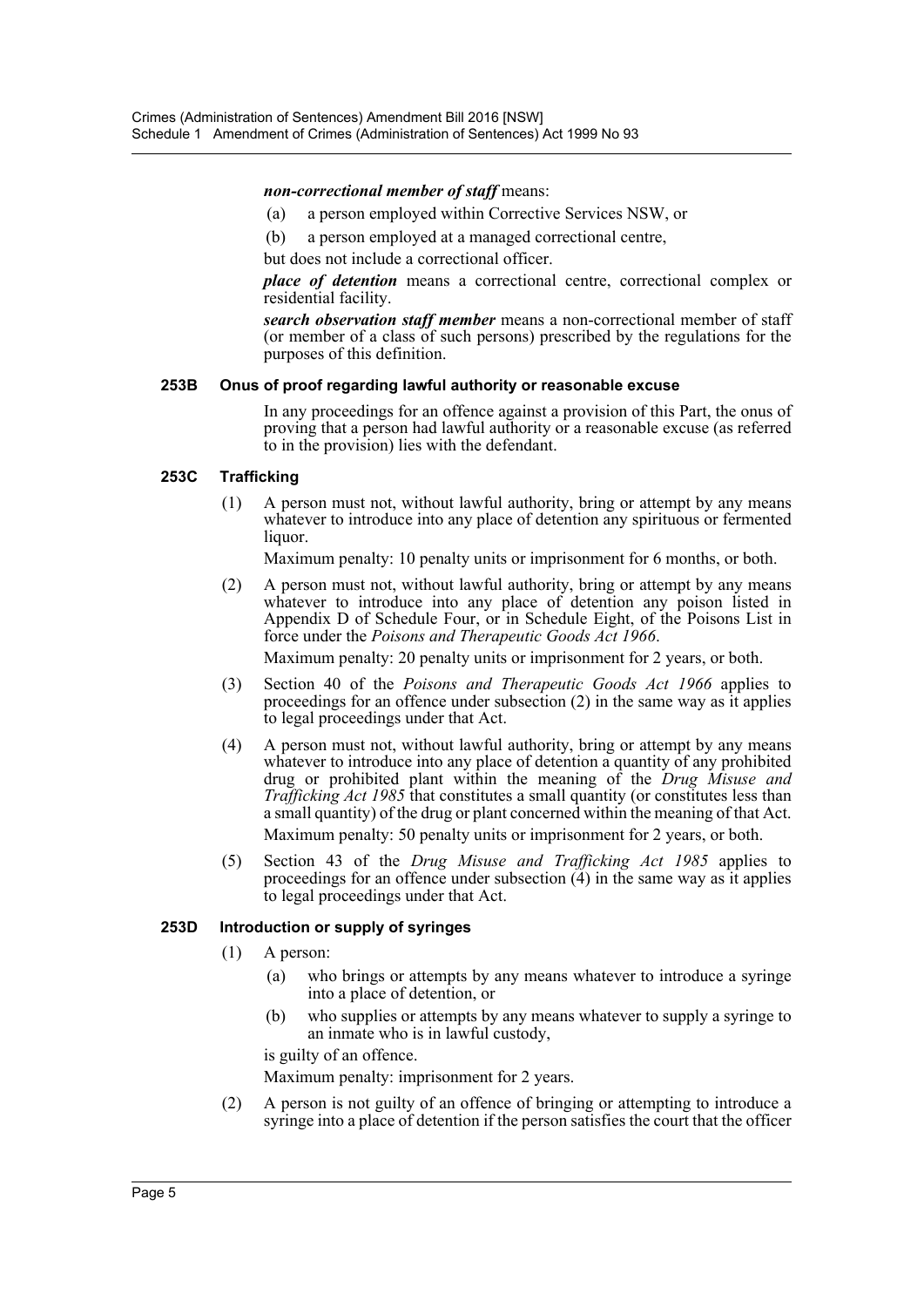in charge of the place of detention had consented to the person's bringing or introducing the syringe into the place of detention.

- (3) A person is not guilty of an offence of supplying or attempting to supply a syringe to an inmate in lawful custody if the person satisfies the court:
	- (a) that the supply was authorised on medical grounds by a registered medical practitioner, and
	- (b) if the inmate is in lawful custody in a place of detention, that the officer in charge of the place of detention had consented in writing to the supply.
- (4) While absent from a place of detention in any of the circumstances referred to in section 38 (1), an inmate is taken to be in lawful custody for the purposes of an offence under this section only if the inmate is being escorted by a correctional officer (within the meaning of that section) or a police officer.
- (5) In this section, *syringe* means a hypodermic syringe, and includes:
	- (a) anything designed for use or intended to be used as part of such a syringe, and
	- (b) a needle designed for use or intended to be used in connection with such a syringe.

#### **253E Unlawful possession of offensive weapons or instruments**

- (1) A person must not, without reasonable excuse, have in his or her possession an offensive weapon or instrument in a place of detention. Maximum penalty: 50 penalty units or imprisonment for 2 years, or both.
- (2) If a person is convicted of an offence under this section, the court may, in addition to any penalty it may impose, make an order that the offensive weapon or instrument be forfeited to the Crown, and the weapon or instrument is forfeited accordingly.
- (3) In this section, *offensive weapon or instrument* has the same meaning as it has in the *Crimes Act 1900*.

#### **253F Inmate use or possession of a mobile phone**

- (1) An inmate must not, without reasonable excuse, use or have in his or her possession in a place of detention a mobile phone or any part of it, a mobile phone SIM card or any part of it, or a mobile phone charger or any part of it. Maximum penalty: 50 penalty units or imprisonment for 2 years, or both.
- (2) In this section, *mobile phone* includes any device that may be used, in whole or in part, for the purpose of sending or receiving voice or other data over a mobile telephone network, whether or not it may be used for any other purpose.

#### **253G Miscellaneous offences**

- (1) Any person who, without lawful authority:
	- (a) loiters about or near any place of detention, or
	- (b) enters or attempts by any means whatever to enter any place of detention, or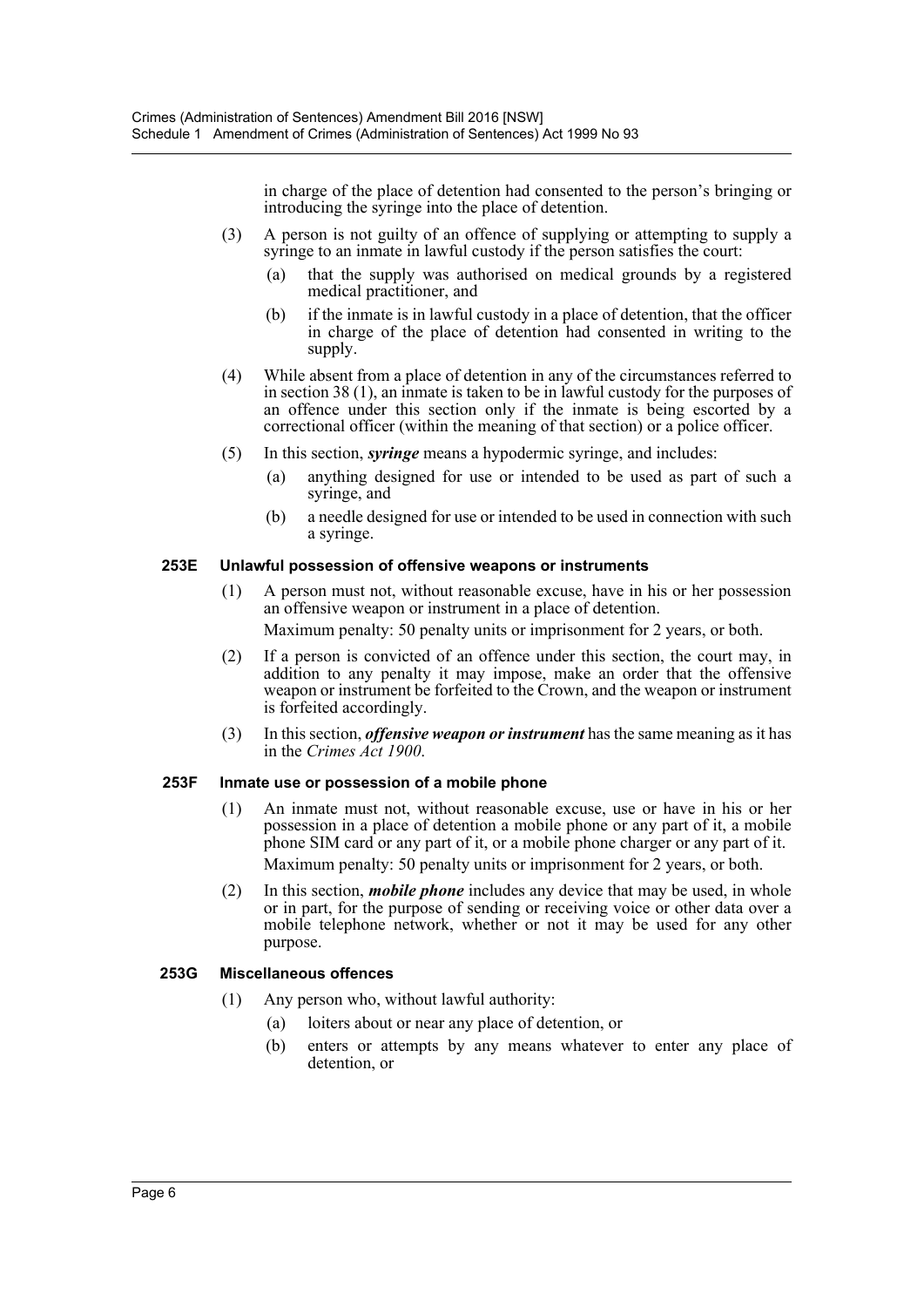(c) communicates, or attempts by any means whatever to communicate, with any inmate,

is guilty of an offence.

Maximum penalty: 10 penalty units or imprisonment for 6 months, or both.

- (2) Any person who, without lawful authority:
	- (a) delivers or attempts to deliver anything to an inmate, or
	- (b) brings or attempts to bring anything into a place of detention, or
	- (c) conveys or attempts to convey anything out of a place of detention, or
	- (d) receives or attempts to receive anything for conveyance out of a place of detention, or
	- (e) secretes or leaves anything at any place (whether inside or outside a place of detention) for the purpose of its being found or received by an inmate,

is guilty of an offence.

Maximum penalty: 20 penalty units or imprisonment for 2 years, or both.

#### **253H Visitors must leave possessions in storage facilities**

(1) Except as otherwise provided by this Act or as permitted by a correctional officer, a visitor must, while the visit is taking place, leave anything that the visitor has brought into a place of detention in storage facilities provided for the purpose at the place.

Maximum penalty: 5 penalty units.

- (2) A correctional officer may confiscate, for the duration of the visit, anything that a visitor has brought into the place of detention but not left in storage facilities as required by subsection  $(1)$ .
- (3) Subsection (2) does not limit any other power that a correctional officer may have apart from this section to seize or detain anything of the kind referred to in that subsection, including a power to seize a thing from a person following the person's lawful arrest.
- (4) In this section, *place of detention* does not include a residential facility.

#### **253I Powers of correctional officers**

(1) **Power to stop, detain and search persons and vehicles in place of detention**

A correctional officer may stop, detain and search:

- (a) a person in a place of detention, and anything in the possession of or under the control of the person, or
- (b) a vehicle in a place of detention.

In this subsection, *place of detention* does not include a residential facility.

#### (2) **Power to stop, detain and search persons and vehicles in immediate vicinity of place of detention**

A correctional officer may stop, detain and search:

(a) a person in a residential facility or in the immediate vicinity of a place of detention, and anything in the possession of or under the control of the person, if the correctional officer suspects on reasonable grounds that the person has in his or her possession or under his or her control anything that has been used, is being used or is intended to be used in or in connection with the commission of an offence under this Part, or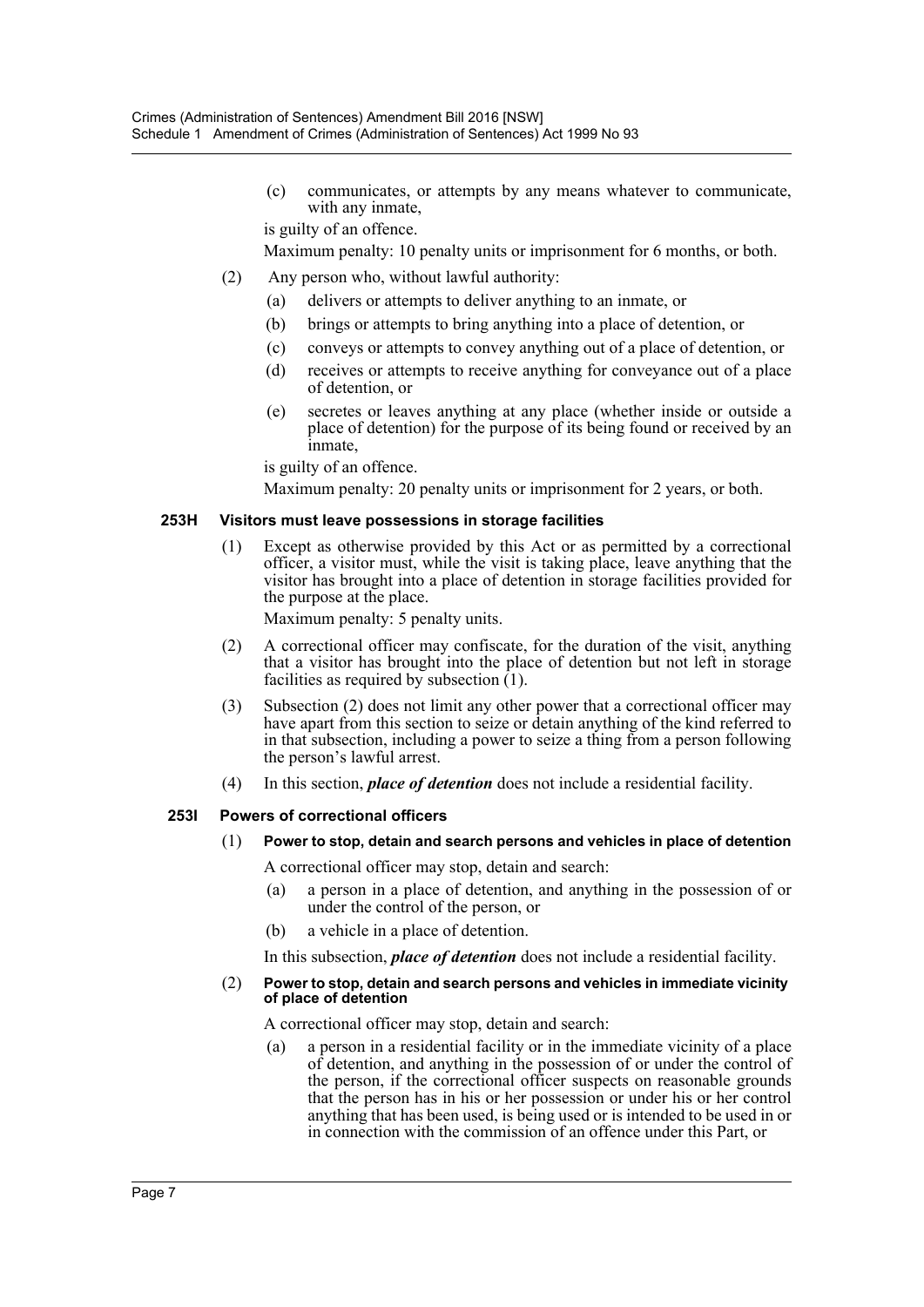- (b) a vehicle in a residential facility or in the immediate vicinity of a place of detention, if the correctional officer suspects on reasonable grounds that:
	- (i) the vehicle contains anything that has been used, is being used or is intended to be used in or in connection with the commission of an offence under this Part, or
	- (ii) the vehicle has been used, is being used or is intended to be used in or in connection with the commission of an offence under this Part.

#### (3) **Power to detain for purpose of search by police**

A correctional officer who stops and detains a person or a vehicle under this section (whether or not the correctional officer searches the person or vehicle), and who suspects on reasonable grounds that:

- (a) the person has in his or her possession or under his or her control anything that has been used, is being used or is intended to be used in or in connection with the commission of an offence under this Part, or
- (b) the vehicle:
	- (i) contains anything that has been used, is being used or is intended to be used in or in connection with the commission of an offence under this Part, or
	- (ii) has been used, is being used or is intended to be used in or in connection with the commission of an offence under this Part,

may request a police officer to conduct a search or a further search of the person or vehicle, and may detain the person or vehicle while waiting for the arrival of a police officer at the place where the person or vehicle is being detained for the police officer to conduct the search.

#### (4) **Request to police to be made as soon as practicable**

A request to a police officer under subsection (3) must be made as soon as practicable after the correctional officer stops and detains the person or vehicle, or searches the person or vehicle.

#### (5) **Power of correctional officer to seize things**

A correctional officer may seize all or part of a thing that the correctional officer suspects on reasonable grounds may provide evidence of the commission of an offence under this Part found as a result of a search under this section.

#### (6) **Power to arrest**

In respect of any offence under this Part, the powers of arrest of a police officer may be exercised by a correctional officer.

#### (7) **Arrested person to be taken to police or to authorised officer (within the meaning of the Law Enforcement (Powers and Responsibilities) Act 2002)**

A correctional officer who arrests a person under this section must, as soon as practicable, take the person, and any property found on the person:

- (a) to a police officer, or
- (b) before an authorised officer (within the meaning of the *Law Enforcement (Powers and Responsibilities) Act 2002*) to be dealt with according to law.
- (8) Nothing in this section prevents the powers that may be exercised in relation to a person from being exercised in relation to a correctional officer.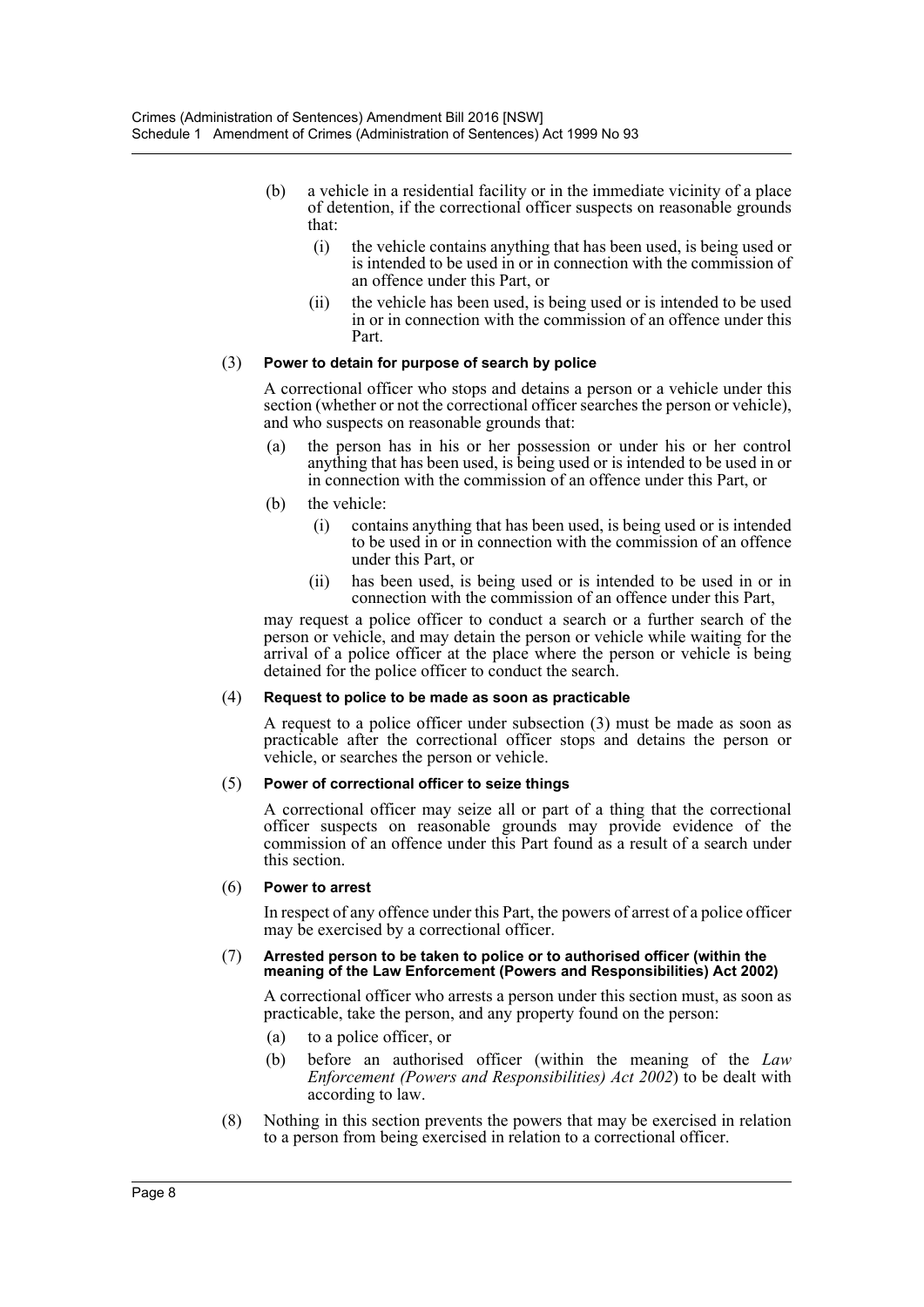#### **253J Conduct of search**

- (1) A correctional officer, in conducting a search under section 253I, may direct a person to do any or all of the following:
	- (a) to submit to scanning by means of an electronic scanning device,
	- (b) to empty the pockets of the person's clothing,
	- (c) to remove any hat, gloves, coat, jacket or shoes worn by the person,
	- (d) to empty the contents of any bag or other thing, or to open any thing, that the person has with him or her, or has left in a vehicle,
	- (e) in the case of a visitor to the place of detention—to make available for inspection and search any item stored in a storage facility allocated to the visitor,
	- (f) in the case of a correctional officer or a non-correctional member of staff—to make available for inspection and search any room or locker that is under the officer's or member of staff's control at the place of detention,
	- (g) in the case of an adult accompanying a child or a person who has impaired intellectual functioning—to assist the child or person to co-operate with a search.
- (2) A correctional officer, in conducting a search under section 253I, may direct a person to produce:
	- (a) anything that the correctional officer has detected or seen during the search on or with the person, or in a vehicle in which the person is or was present, and has reasonable grounds to suspect may provide evidence of the commission of an offence under this Part, or
	- (b) anything detected during the search by an electronic detection device, or
	- (c) anything indicated by a dog reacting positively to its presence.
- (3) In conducting a search of a person under section 253I, a correctional officer:
	- (a) must conduct the search with due regard to dignity and self-respect and in as seemly a manner as is consistent with the conduct of an effective search and
	- (b) must not direct a person to remove any item of clothing being worn by the person, other than a hat, gloves, coat, jacket or shoes, and
	- (c) must not search a person by running the officer's hands over the person's clothing.
- (4) A search of a person conducted by a correctional officer under section 253I must, if practicable, be conducted by a correctional officer of the same sex as the person being searched or by a person of the same sex (being a non-correctional member of staff) under the direction of the correctional officer concerned.
- (5) A search of a child or of a person who has impaired intellectual functioning must be conducted in the presence of:
	- (a) an adult who accompanied the child or the person to the place of detention (or its immediate vicinity), or
	- (b) if there is no such adult—a search observation staff member.
- (6) Regulations may be made for or with respect to the manner in which correctional officers are to conduct searches under section 253I.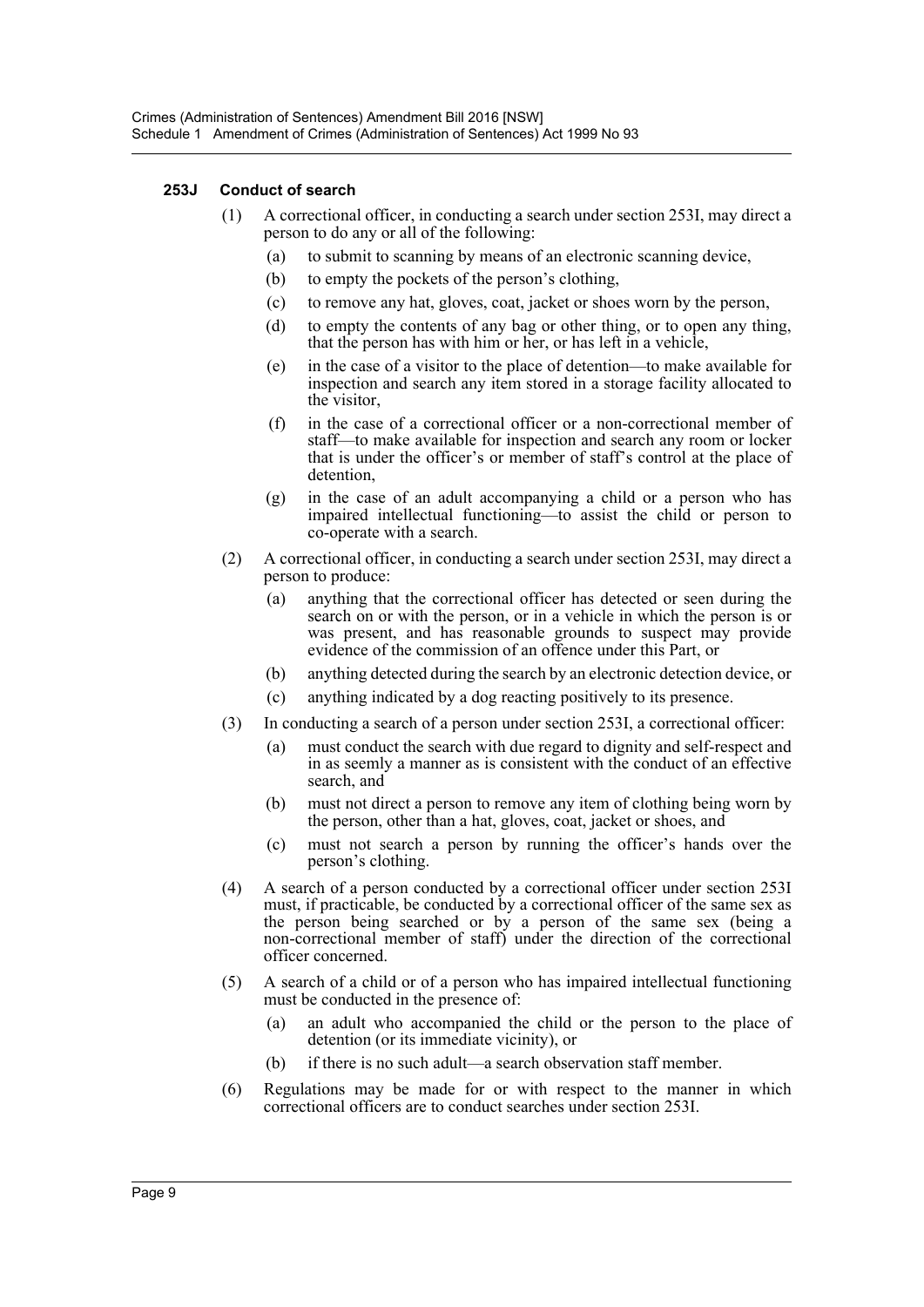#### **253K Use of dogs**

- (1) A correctional officer is authorised to use a dog to conduct any search under section 253I.
- (2) A correctional officer using a dog to conduct such a search is to take all reasonable precautions to prevent the dog touching a person.
- (3) A correctional officer is required to keep a dog under control when the officer is using the dog to conduct such a search.

#### **253L Use of reasonable force**

In exercising a function under this Part, a correctional officer may use such force as is reasonably necessary to exercise the function.

#### **253M Safeguards**

- (1) A correctional officer who detains a person in the exercise of a power under section 253I must not detain the person any longer than is reasonably necessary for the purpose, and in any event for no longer than 4 hours.
- (2) A correctional officer must, before exercising a power to detain, search or arrest a person under section 253I, or as soon as is reasonably practicable after exercising the power, provide the person subject to the exercise of the power with the following:
	- (a) evidence that the correctional officer is a correctional officer (unless the correctional officer is in uniform),
	- (b) the name of the correctional officer,
	- (c) the reason for the exercise of the power,
	- (d) a warning that failure or refusal to comply with a request or direction of the correctional officer, in the exercise of the power, is an offence.
- (3) Subsection (2) extends to a direction given by a correctional officer to a person in the exercise of a power to stop, detain and search a vehicle.
- (4) A correctional officer is not required to comply with subsection (2) if the correctional officer believes on reasonable grounds that:
	- (a) the circumstances are of such urgency that complying with subsection (2) would render a search ineffective, or
	- (b) it is not reasonably possible to comply with subsection (2).
- (5) Subsections (2) and (3) do not apply in relation to the exercise of powers under section 253I (1).

#### **253N Failure to comply with search**

A person must not, without reasonable excuse:

- (a) fail or refuse to comply with a request made, or a direction given, by a correctional officer under this Part, or
- (b) fail or refuse to produce anything detected or seen on or with the person, or in a vehicle in which the person was present at the time the thing was detected or seen, in a search when requested to do so by a correctional officer, or
- (c) resist or impede a search of a person or vehicle under this Part.

Maximum penalty: 10 penalty units.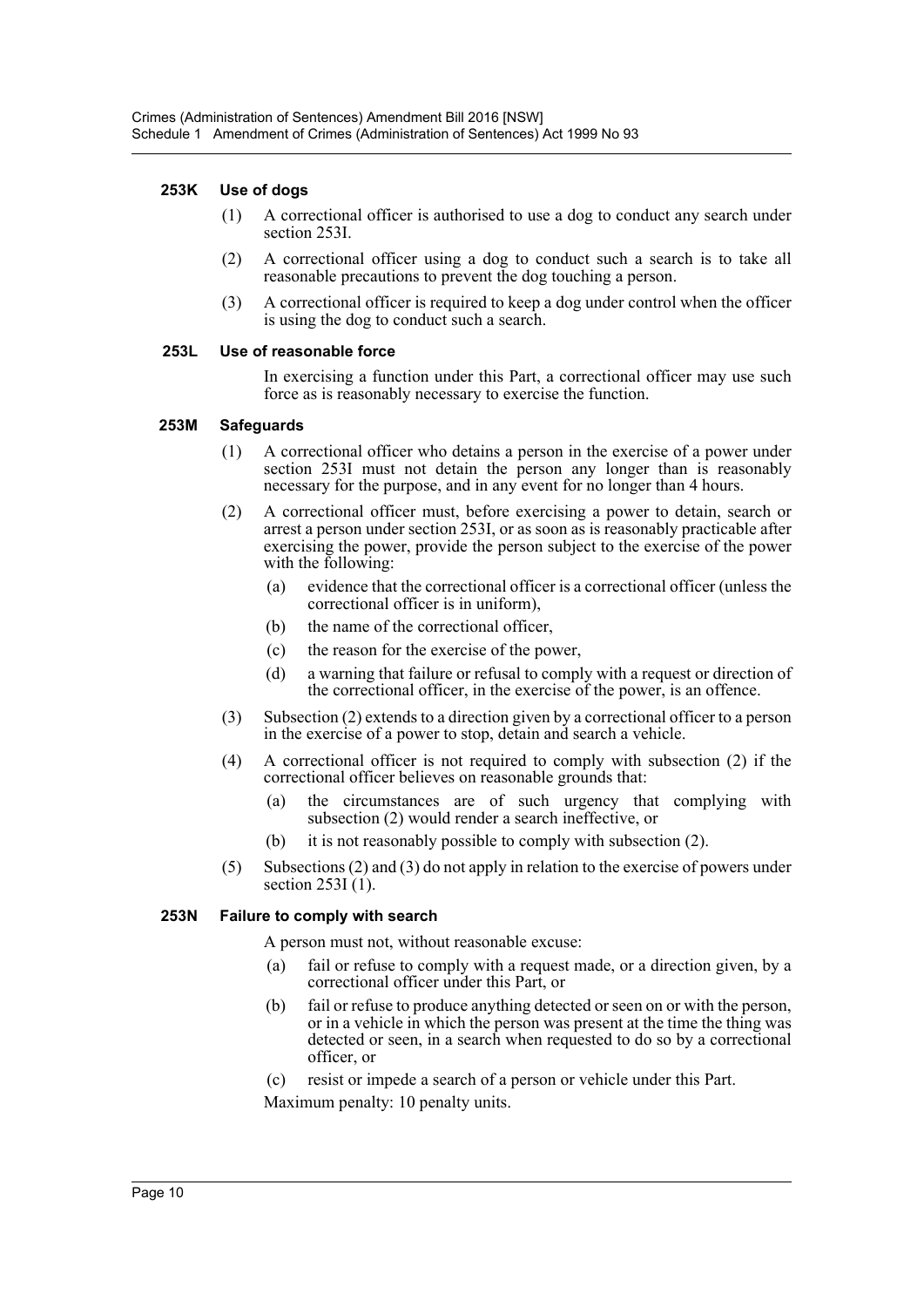#### **253O Part does not derogate from other powers**

- (1) Nothing in this Part limits any powers, authorities, duties or functions that correctional officers or police officers may have apart from this Part.
- (2) In particular, the fact that a police officer or correctional officer conducts a search of a person under this Part does not prevent the police officer or correctional officer from exercising, whether during or after the search, any other powers of search or seizure that the police officer or correctional officer may have.
- (3) Nothing in this Part limits any power under this Act or any other law for a person to conduct a search of an inmate, a correctional officer, a non-correctional member of staff or any other person, or a vehicle.

#### **253P Admissibility of search evidence**

Evidence of a thing discovered during or as a result of a search carried out in accordance with this Part is not inadmissible merely because the thing is different in nature from a thing referred to in the reason given under section 253M (2) (c).

#### **253Q No personal liability for person conducting search under direction of correctional officer**

A search conducted by a person under and in accordance with the direction of a correctional officer as referred to in section 253J (4) does not, if the search would be lawful if conducted by a correctional officer, subject the person making the search personally to any action, liability, claim or demand.

#### **253R Time within which proceedings must be taken**

Proceedings for an offence under this Part that are taken by the Commissioner may be commenced at any time within 6 months from the time when the facts first come to the knowledge of the Commissioner.

#### **[15] Section 257 Disclosure of information**

Omit the maximum penalty from section 257 (1). Insert instead:

Maximum penalty: 100 penalty units or imprisonment for 2 years, or both.

#### **[16] Section 257 (3) and (4)**

Insert after section 257 (2):

- (3) Without limiting the disclosures that may fall within subsection (1) (e), a person makes a disclosure with lawful excuse for the purposes of that paragraph if the disclosure is:
	- (a) authorised by the Commissioner, or
	- (b) in accordance with an official policy made by the Commissioner for the purposes of this section.
- (4) Subsection (3) applies to a disclosure made by a member of the Parole Authority or the Review Council, as if a reference to the Commissioner were a reference to the Chairperson of the Authority or the Chairperson of the Review Council (as applicable).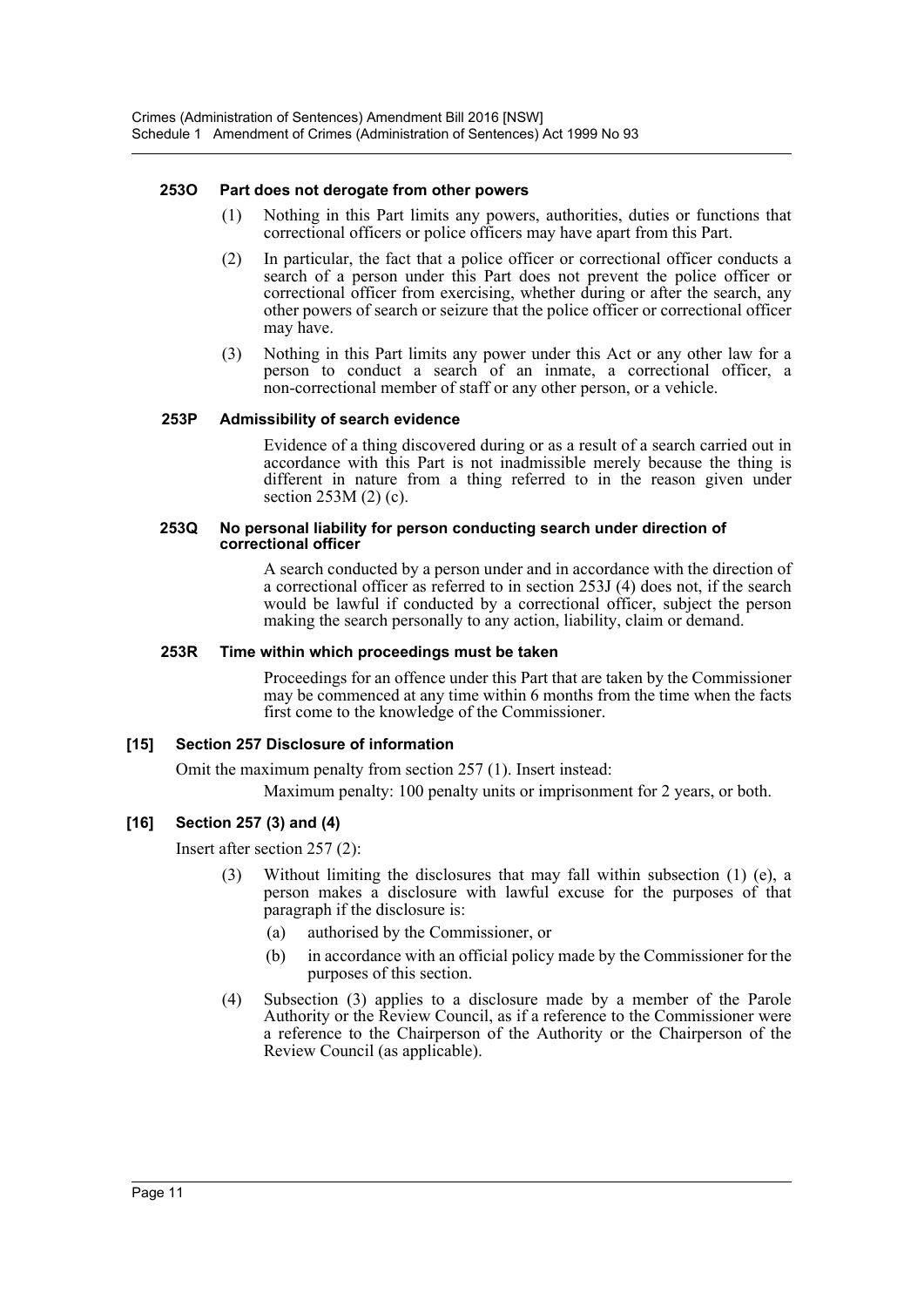#### **[17] Section 257A**

Omit the section. Insert instead:

#### **257A Authority to disclose and exchange certain information**

- (1) The Commissioner may disclose information obtained by the Commissioner in connection with the exercise of his or her official functions under this or any other Act for any purpose prescribed by the regulations for the purposes of this subsection.
- (2) The Commissioner may enter into an arrangement (an *information sharing arrangement*) with the head of a relevant agency for the purpose of sharing or exchanging information that is held by Corrective Services NSW or the relevant agency.
- (3) Under an information sharing arrangement, each party to the arrangement is authorised:
	- (a) to request and receive prescribed information that is held by the other party to the arrangement, and
	- (b) to disclose prescribed information that is held by the party to the other party to the arrangement.
- (4) In this section:

*prescribed information* means information of a kind prescribed by the regulations for the purposes of subsection (3) (a) or (b). *relevant agency* means:

- (a) a law enforcement agency, or
- (b) a government agency of a State or Territory that corresponds with Corrective Services NSW, or
- (c) a person or body,

that is prescribed by the regulations as a relevant agency.

- (5) A regulation made under this section extends to information obtained before the commencement of the regulation unless the regulation otherwise provides.
- (6) The power to prescribe a purpose for the purposes of subsection (1) does not imply that the Commissioner may disclose information only for a purpose so prescribed.
- (7) The authority to disclose, request or receive information under this section applies despite the *Privacy and Personal Information Protection Act 1998* and the *Health Records and Information Privacy Act 2002*.
- (8) The Minister is to consult with the Minister for Health before recommending the making of a regulation under subsection (1) that may result in the disclosure or use of health information (within the meaning of the *Health Records and Information Privacy Act 2002*).
- (9) A failure to comply with subsection (8) does not affect the validity of a regulation.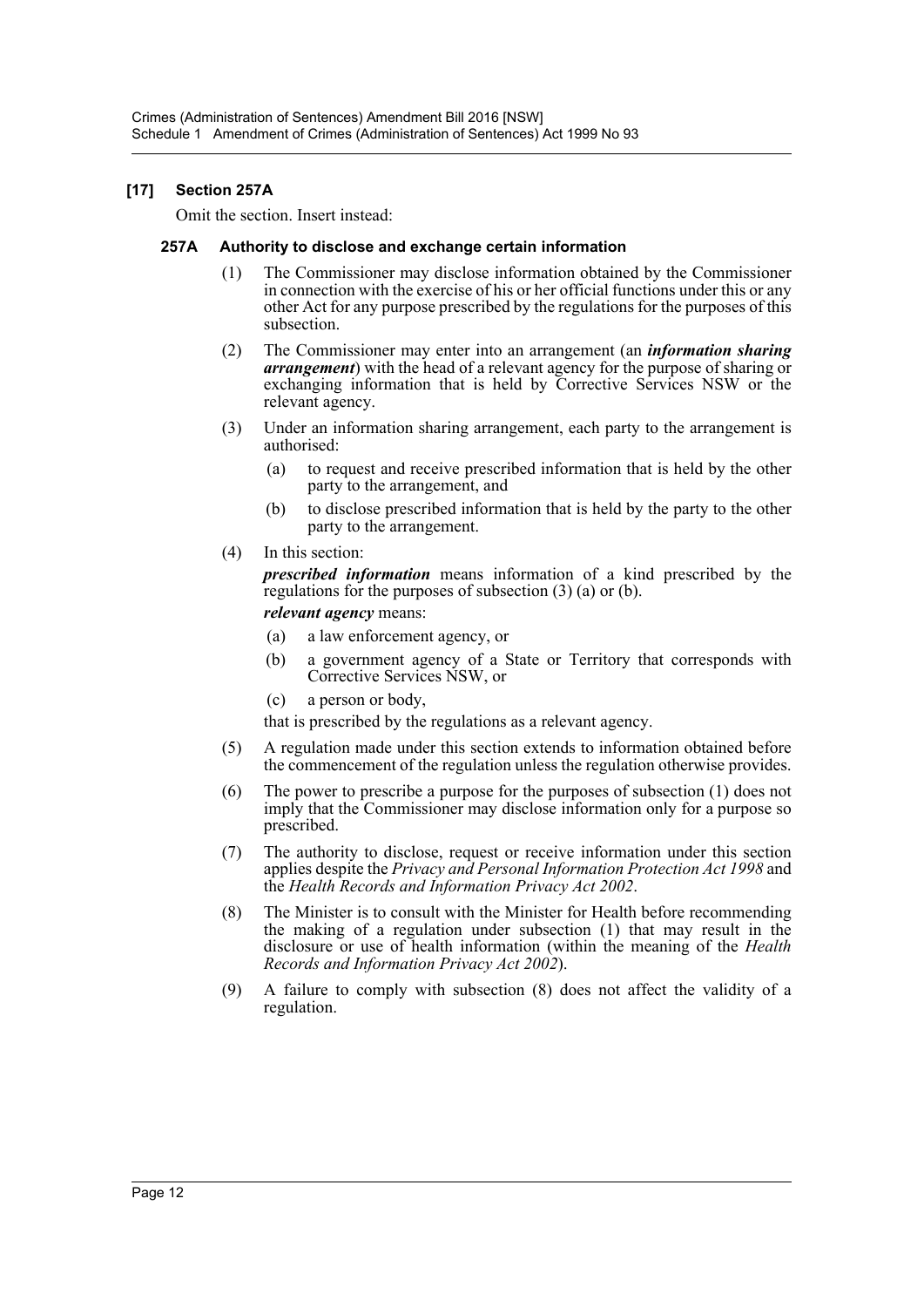#### **[18] Schedule 5 Savings, transitional and other provisions**

Insert at the end of the Schedule, with appropriate Part and clause numbering:

# **Part Provisions consequent on enactment of Crimes (Administration of Sentences) Amendment Act 2016**

#### **Definition**

In this Part:

*the amending Act* means the *Crimes (Administration of Sentences) Amendment Act 2016*.

#### **References to "general manager"**

On and from the date on which the amending Act replaces references in this Act to "general manager" with references to "governor", a reference in any other Act or instrument to the general manager of a correctional centre is taken to be a reference to the governor of a correctional centre.

#### **Time within which proceedings may be taken**

Section 27O of the *Summary Offences Act 1988*, as in force immediately before the repeal of Part 4A of that Act by the amending Act, continues to have effect in relation to any offence under Part 4A of that Act, as then in force, as if it had not been repealed.

#### **Disclosure of information**

- (1) Section 257 as amended by the amending Act extends to information obtained before the commencement of those amendments.
- (2) Section 257A as substituted by the amending Act extends to information obtained before the commencement of section 257A as so substituted.